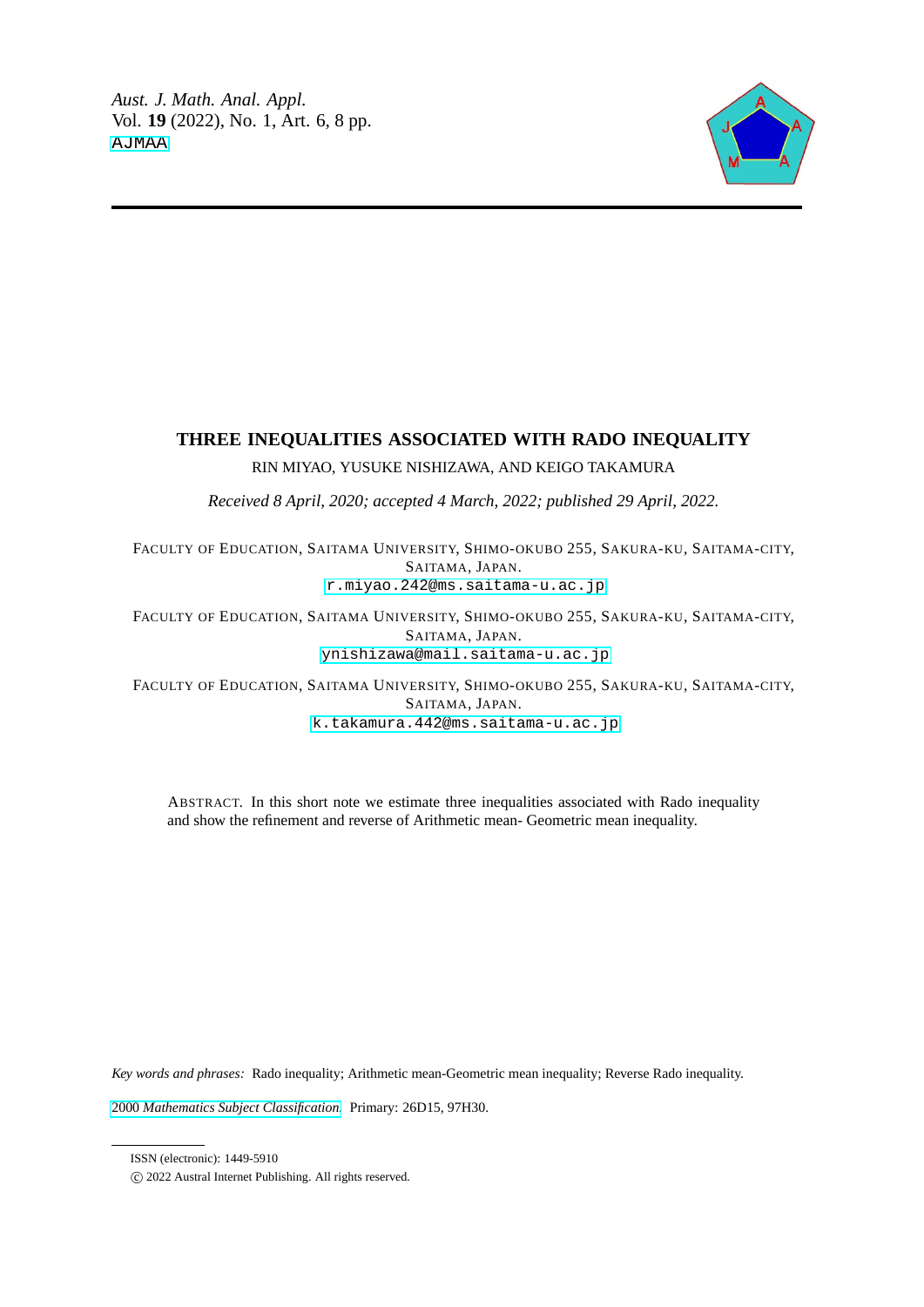#### 1. **INTRODUCTION**

We define the arithmetic mean  $A_n$  and the geometric mean  $G_n$  by

$$
A_n = \frac{1}{n} \sum_{k=1}^n a_k \quad and \quad G_n = \left(\prod_{k=1}^n a_k\right)^{\frac{1}{n}}
$$

for positive real numbers  $a_1, a_2, \cdots, a_n$ . It is known that the inequality

<span id="page-1-0"></span>(1.1) 
$$
A_n - G_n \ge \frac{n-1}{n} (A_{n-1} - G_{n-1})
$$

holds for the integer  $n > 2$ . The inequality [\(1.1\)](#page-1-0) is known as Rado inequality, see [\[1\]](#page-7-0) in pp. 94– 105 and [\[5\]](#page-7-1) in pp. 94. From the inequality [\(1.1\)](#page-1-0), we can get Arithmetic mean-Geometric mean inequality  $A_n - G_n \geq 0$ , immediately. We show the refinement and reverse of the inequality [\(1.1\)](#page-1-0) as follows.

<span id="page-1-1"></span>**Theorem 1.1.** Let  $a_1, a_2, \dots, a_n$  be positive real numbers, then the inequality

<span id="page-1-5"></span>
$$
(1.2) \qquad \qquad A_n - G_n \ge \frac{n-1}{n} \left( A_{n-1} - G_{n-1} \right) + \frac{n-1}{n} \cdot \frac{(G_n - G_{n-1})^2}{G_{n-1}}
$$

*holds for the integer*  $n > 2$ *.* 

<span id="page-1-2"></span>**Theorem 1.2.** Let l and n be integers with  $2 \leq l \leq n$  and let  $a_{l-1}, a_l, \dots, a_n$  be real numbers  $with 0 < a_{l-1}, a_{l}, \cdots, a_{n}$ , then the inequality

<span id="page-1-6"></span>(1.3) 
$$
A_n - G_n \le \frac{n-1}{n} (A_{n-1} - G_{n-1}) + \frac{a_n \mathcal{R}_l}{n}
$$
 holds for the integer  $n > l$ , where  $\mathcal{R}_l = 1 + (l-1) \binom{G_n^n}{l} \frac{1}{l-1} \binom{G_n^n}{l}$ 

*holds for the integer*  $n \geq l$ , where  $\mathcal{R}_l = 1 + (l - 1) \left( \frac{G_n^n}{l}\right)$  $a_n^n$  $\Big\}^{\frac{1}{l-1}} - l$  $a_n^n$  $\bigg\}^{\frac{1}{l}}$ .

Moreover, we obtain the following refinement and reverse of Arithmetic mean-Geometric mean inequality.

<span id="page-1-3"></span>**Corollary 1.3.** Let  $a_1, a_2, \dots, a_n$  be positive real numbers, then the inequality

$$
A_n - G_n \ge \frac{1}{n} \sum_{k=1}^{n-1} \frac{(G_{k+1} - G_k)^2}{G_k}
$$

*holds for the integer*  $n > 2$ *.* 

<span id="page-1-4"></span>**Corollary 1.4.** Let  $a_1, a_2, \dots, a_n$  be real numbers with  $0 < a_1 \le a_2 \le \dots \le a_n$ , then the *inequality*

$$
A_n - G_n \leq \frac{\mathcal{R}_2}{n} \sum_{k=2}^n a_k
$$

$$
\mathcal{R}_2 = \left(1 - \frac{G_n^{\frac{n}{2}}}{a_n^{\frac{n}{2}}}\right)^2.
$$

*holds for the integer*  $n > 2$ *, where* 

<span id="page-1-7"></span>If  $A_n$  and  $G_n$  are the arithmetic and geometric means of the integers  $1, 2, \dots, n$ , respec-tively, then McCartin [\[4\]](#page-7-2) asserts that  $\lim_{n\to\infty} A_n/G_n = e/2$ . Recently, Hassani [\[2\]](#page-7-3) proved that the rational expression  $A_n/G_n$  is strictly increasing for the integer  $n \geq 1$  and the inequality  $A_n/G_n < e/2$  holds for the integer  $n \geq 1$ . As mentioned above,  $A_n$  and  $G_n$  have interesting relations for the integers  $1, 2, \dots, n$ . We show the following Rado type inequality for positive integers  $1, 2, \cdots, n$ .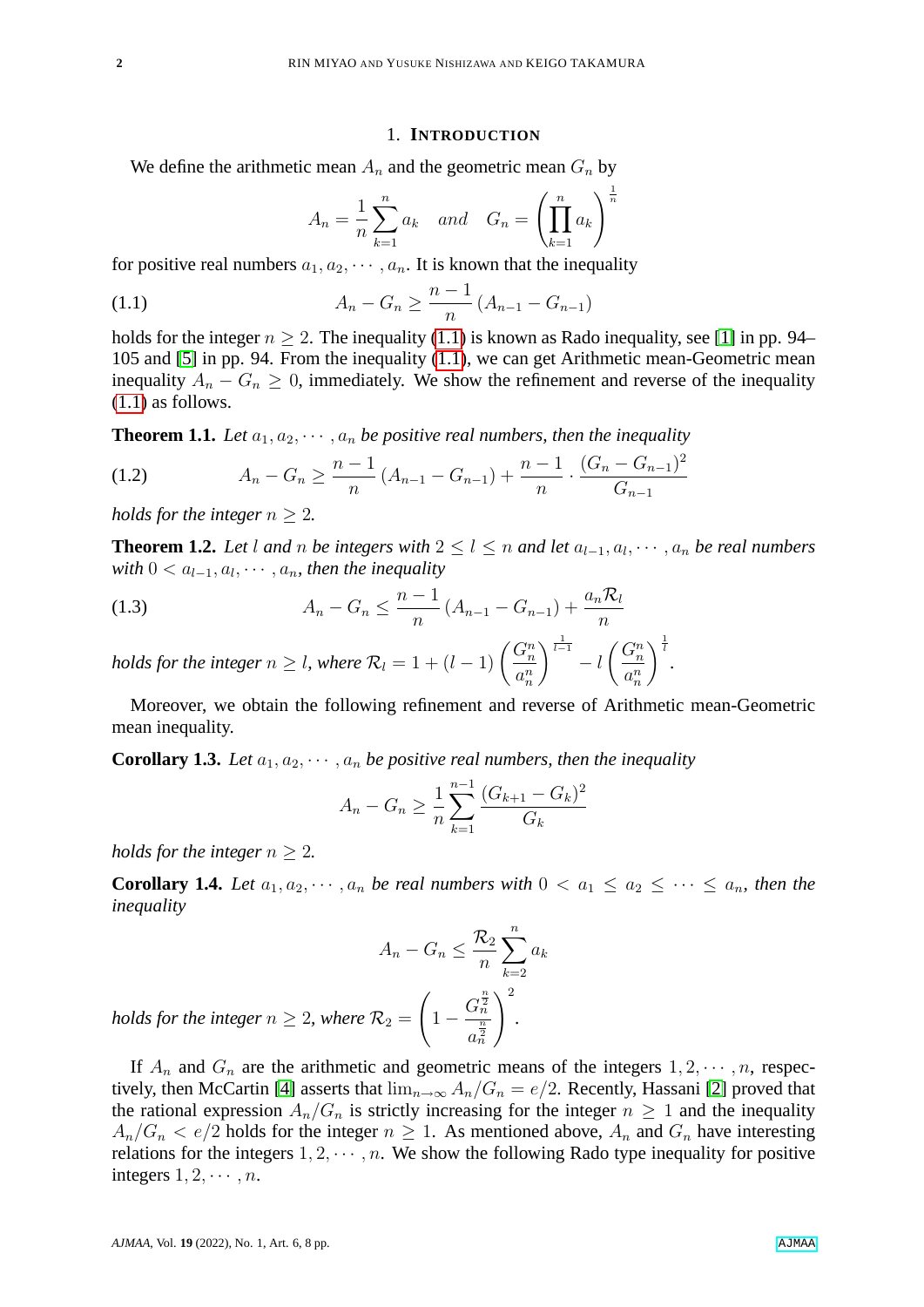**Theorem 1.5.** Let  $A_n$  and  $G_n$  be the arithmetic and geometric means of the integers  $1, 2, \dots, n$ , *respectively, then the inequality*

<span id="page-2-3"></span>(1.4) 
$$
A_n - G_n > \left(\frac{n-1}{n}\right)^{-1} (A_{n-1} - G_{n-1})
$$

*holds for the integer*  $n \geq 2$ *.* 

### 2. **PROOF OF THEOREMS [1.1](#page-1-1) AND [1.2](#page-1-2)**

*Proof of Theorem [1.1.](#page-1-1)* We set

<span id="page-2-0"></span>(2.1) 
$$
f(x,y) = x^y - yx + y - 1 - (y-1)(x-1)^2
$$

for the real numbers  $x > 0$  and  $y \ge 2$ . Since the derivatives of  $f(x, y)$  are

$$
\frac{\partial f}{\partial y}(x, y) = x^y(\ln x) - x^2 + x
$$

and

$$
\frac{\partial^2 f}{\partial y^2}(x, y) = x^y(\ln x)^2 > 0,
$$

 $\partial f/\partial y(x, y)$  is strictly increasing for  $y > 2$ . We have  $\partial f/\partial y(x, 2) = xq(x)$ , where  $q(x) =$  $x(\ln x) - x + 1$ . Since the derivative of  $g(x)$  is  $g'(x) = \ln x$ , we have  $g(x) \ge g(1) = 0$  and  $\partial f/\partial y(x, 2) > 0$  for  $x \neq 1$ . Therefore,  $f(x, y)$  is strictly increasing for  $y > 2$  and  $f(x, 2) = 0$ , also,  $f(1, y) = 0$  for  $y \ge 2$ . Thus, we have  $f(x, y) \ge 0$  with equality if and only if  $y = 2$  or  $x = 1$ . Put  $x = G_n/G_{n-1}$  and  $y = n$  in [\(2.1\)](#page-2-0), then we have

<span id="page-2-1"></span>(2.2) 
$$
\left(\frac{G_n}{G_{n-1}}\right)^n \ge n \frac{G_n}{G_{n-1}} - n + 1 + (n-1) \left(\frac{G_n}{G_{n-1}} - 1\right)^2
$$

with equality if and only if  $n = 2$  or  $G_n = G_{n-1}$ . By the inequality [\(2.2\)](#page-2-1) and

$$
A_n = \frac{G_{n-1}}{n} \left( (n-1) \frac{A_{n-1}}{G_{n-1}} + \left( \frac{G_n}{G_{n-1}} \right)^n \right) ,
$$

we can get

$$
A_n = \frac{G_{n-1}}{n} \left( (n-1) \frac{A_{n-1}}{G_{n-1}} + \left( \frac{G_n}{G_{n-1}} \right)^n \right)
$$
  
\n
$$
\geq \frac{G_{n-1}}{n} \left( (n-1) \frac{A_{n-1}}{G_{n-1}} + n \frac{G_n}{G_{n-1}} - n + 1 + (n-1) \left( \frac{G_n}{G_{n-1}} - 1 \right)^2 \right)
$$
  
\n
$$
= \frac{n-1}{n} A_{n-1} + G_n - \frac{n-1}{n} G_{n-1} + \frac{n-1}{n} \cdot \frac{(G_n - G_{n-1})^2}{G_{n-1}}.
$$

Therefore, we have

$$
A_n - G_n \ge \frac{n-1}{n}(A_{n-1} - G_{n-1}) + \frac{n-1}{n} \cdot \frac{(G_n - G_{n-1})^2}{G_{n-1}}
$$

and the proof of Theorem [1.1](#page-1-1) is complete.

*Proof of Theorem [1.2.](#page-1-2)* We set

<span id="page-2-2"></span>(2.3) 
$$
f(x,y) = 1 + (y-1)x^{\frac{1}{y-1}} - yx^{\frac{1}{y}}
$$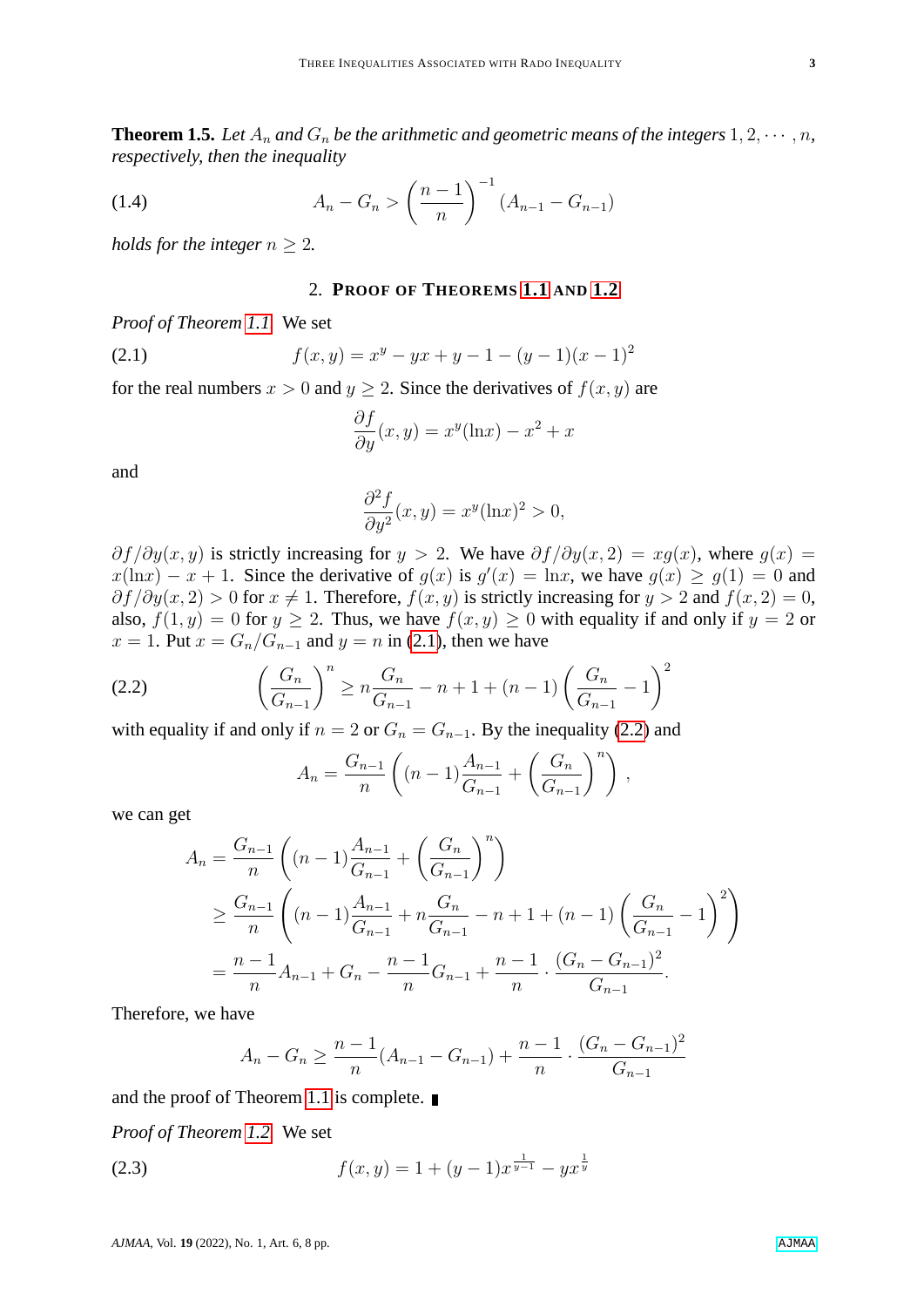for the real numbers  $0 < x \le 1$  and  $y \ge 2$ . The derivative of  $f(x, y)$  is

$$
\frac{\partial f}{\partial y}(x,y) = -x^{\frac{1}{y}} + \frac{x^{\frac{1}{y}} \ln x}{y} + x^{\frac{1}{y-1}} - \frac{x^{\frac{1}{y-1}} \ln x}{y-1} = \frac{x^{\frac{1}{y-1}} (-\ln x + y - 1)}{y-1} - \frac{x^{\frac{1}{y}} (y - \ln x)}{y}.
$$

From  $-\ln x + y - 1 > 0$  and  $y - \ln x > 0$  for  $0 < x \le 1$  and  $y \ge 2$ , we can take the logarithm. Hence, we consider the function

$$
g(x,y) = \ln\left(\frac{x^{\frac{1}{y-1}}(-\ln x + y - 1)}{y-1}\right) - \ln\left(\frac{x^{\frac{1}{y}}(y - \ln x)}{y}\right)
$$
  
= 
$$
\frac{\ln x}{y-1} - \frac{\ln x}{y} + \ln(-\ln x + y - 1) - \ln(y - \ln x) - \ln(y - 1) + \ln y.
$$

The derivative of  $g(x, y)$  is

$$
\frac{\partial g}{\partial y}(x,y) = \frac{(\ln x)^2(-2y\ln x + \ln x + 3y^2 - 3y + 1)}{(y-1)^2y^2(-\ln x + y - 1)(y - \ln x)}.
$$

By  $-2y\ln x + \ln x > 0$  and  $3y^2 - 3y + 1 > 0$  for  $0 < x \le 1$  and  $y \ge 2$ ,  $\partial g/\partial y(x, y) > 0$ . Hence,  $g(x, y)$  is strictly increasing for  $y > 2$ . From  $\lim_{y \to \infty} g(x, y) = 0$  for  $0 < x \le 1$ , we can get  $g(x, y) < 0$  for  $0 < x \le 1$  and  $y \ge 2$ . Therefore,  $f(x, y)$  is strictly decreasing for  $y > 2$ . Put  $x = G_n^n/a_n^n$  and  $y = n$  in [\(2.3\)](#page-2-2), then we have the following inequality for  $n \geq l$ .

$$
1 + (n - 1) \left(\frac{G_n^n}{a_n^n}\right)^{\frac{1}{n - 1}} - n \left(\frac{G_n^n}{a_n^n}\right)^{\frac{1}{n}} \le 1 + (l - 1) \left(\frac{G_n^n}{a_n^n}\right)^{\frac{1}{l - 1}} - l \left(\frac{G_n^n}{a_n^n}\right)^{\frac{1}{l}},
$$

$$
1 + (n-1)\frac{G_{n-1}}{a_n} - n\frac{G_n}{a_n} \le \mathcal{R}_l
$$

and

$$
a_n + (n-1)G_{n-1} - nG_n \le a_n \mathcal{R}_l,
$$

where  $\mathcal{R}_l = 1 + (l-1) \left( \frac{G_n^n}{a_n^n} \right)$  $\Big)^{\frac{1}{l-1}}-l\left(\begin{smallmatrix} G_n^n\ a_n^n\end{smallmatrix}\right)$  $\int_0^{\frac{1}{t}}$ . From  $a_n = nA_n - (n-1)A_{n-1}$ , we have

$$
A_n - A_{n-1} \le \frac{n-1}{n} (A_{n-1} - G_{n-1}) + \frac{a_n \mathcal{R}_l}{n}
$$

.

Therefore, the proof of Theorem [1.2](#page-1-2) is complete. ■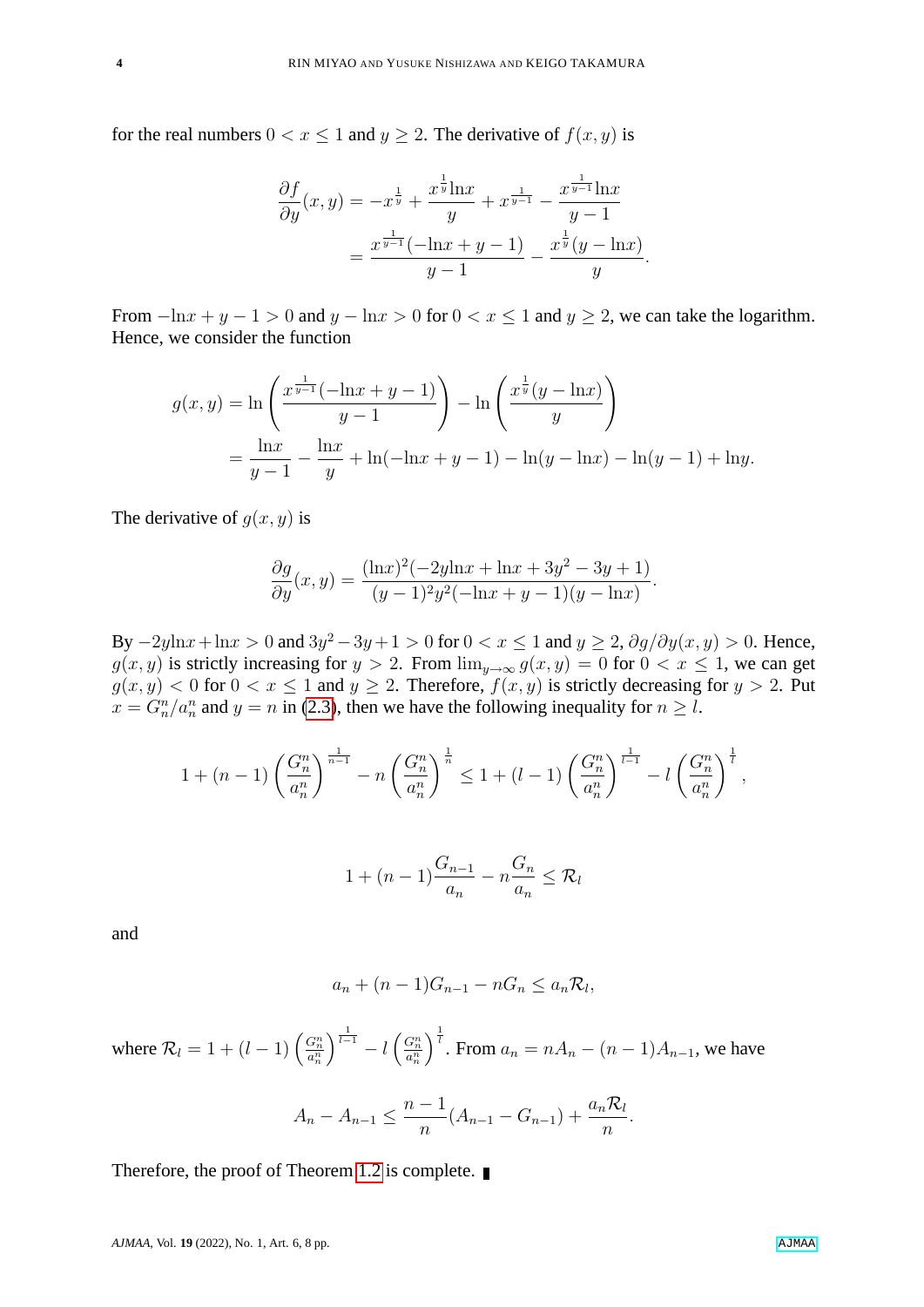# 3. **PROOF OF COROLLARIES [1.3](#page-1-3) AND [1.4](#page-1-4)**

*Proof of Corollary [1.3.](#page-1-3)* From the refinement of Rado type inequality [\(1.2\)](#page-1-5), we have the following inequality.

$$
A_n - G_n \ge \frac{n-1}{n} (A_{n-1} - G_{n-1}) + \frac{n-1}{n} \cdot \frac{(G_n - G_{n-1})^2}{G_{n-1}}
$$
  
\n
$$
\ge \frac{n-2}{n} (A_{n-2} - G_{n-2}) + \frac{1}{n} \sum_{k=n-2}^{n-1} k \frac{(G_{k+1} - G_k)^2}{G_k}
$$
  
\n
$$
\ge \dots
$$
  
\n
$$
\ge \frac{2}{n} (A_2 - G_2) + \frac{1}{n} \sum_{k=2}^{n-1} k \frac{(G_{k+1} - G_k)^2}{G_k}
$$
  
\n
$$
\ge \frac{1}{n} \cdot \frac{(G_2 - G_1)^2}{G_1} + \frac{1}{n} \sum_{k=2}^{n-1} k \frac{(G_{k+1} - G_k)^2}{G_k} = \frac{1}{n} \sum_{k=1}^{n-1} k \frac{(G_{k+1} - G_k)^2}{G_k}.
$$

Hence, the proof of Corollary [1.3](#page-1-3) is complete. ■

*Proof of Corollary [1.4.](#page-1-4)* From the refinement of Rado type inequality [\(1.3\)](#page-1-6), we assume  $l = 2$ , then we have the following inequality.

$$
A_n - G_n \leq \frac{n-1}{n} (A_{n-1} - G_{n-1}) + \frac{a_n}{n} \mathcal{R}_2
$$
  
\n
$$
\leq \frac{n-2}{n} (A_{n-2} - G_{n-2}) + \frac{a_{n-1}}{n} \mathcal{R}_2 + \frac{a_n}{n} \mathcal{R}_2
$$
  
\n
$$
\leq \dots
$$
  
\n
$$
\leq \frac{2}{n} (A_2 - G_2) + \frac{\mathcal{R}_2}{n} \sum_{k=3}^n a_k
$$
  
\n
$$
\leq \frac{1}{n} (A_1 - G_1) + \frac{\mathcal{R}_2}{n} \sum_{k=2}^n a_k = \frac{\mathcal{R}_2}{n} \sum_{k=2}^n a_k.
$$

Hence, the proof of Corollary [1.4](#page-1-4) is complete.

#### 4. **PROOF OF THEOREM [1.5](#page-1-7)**

We need some lemmas to prove theorem [1.5.](#page-1-7)

<span id="page-4-0"></span>**Lemma 4.1.** *The inequality*

$$
e^{\frac{11}{12}-n}n^{n+\frac{1}{2}}
$$

*holds for the integer*  $n > 1$ *.* 

The Lemma 4.1 is proved by Hummel in [\[3\]](#page-7-4).

<span id="page-4-1"></span>**Lemma 4.2.** *The inequality*

$$
\frac{11}{12} - x + \frac{\ln x}{2} + (1 - x)x\left(-\ln(2 - \sqrt{2} - x + \sqrt{2}x) + \ln(3 - 2\sqrt{2} - x + \sqrt{2}x)\right) > 0
$$

*holds for the real number*  $x \geq 3$ *.*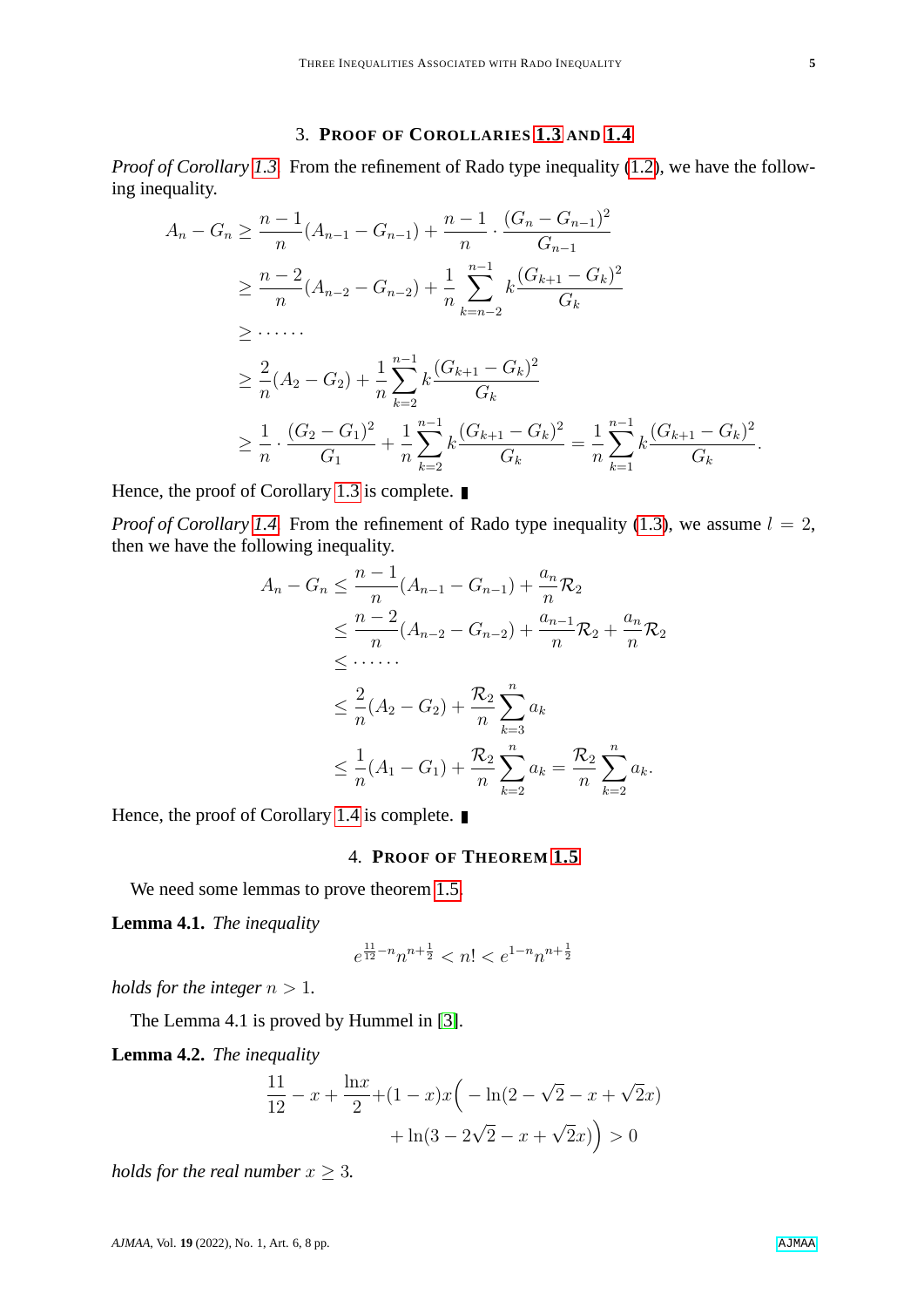*Proof.* We set

$$
f(x) = \frac{11}{12} - x + \frac{\ln x}{2} + (1 - x)x \left( -\ln(2 - \sqrt{2} - x + \sqrt{2}x) + \ln(3 - 2\sqrt{2} - x + \sqrt{2}x) \right)
$$

and the derivative of  $f(x)$  is  $f'(x) = (1 - 2x)g(x)$ , where √

$$
g(x) = \frac{10 - 7\sqrt{2} - 31x + 22\sqrt{2}x + 31x^2 - 22\sqrt{2}x^2 - 12x^3 + 8\sqrt{2}x^3}{2x(3 - 2\sqrt{2} - x + \sqrt{2}x)(2 - \sqrt{2} - x + \sqrt{2}x)(1 - 2x)} + \ln(3 - 2\sqrt{2} - x + \sqrt{2}x) - \ln(2 - \sqrt{2} - x + \sqrt{2}x).
$$

The derivative of  $q(x)$  is

$$
g'(x) = \frac{h(x)}{2x^2(-1+2x)^2(3-2\sqrt{2}-x+\sqrt{2}x)^2(2-\sqrt{2}-x+\sqrt{2}x)^2},
$$

where  $h(x) = -198+140\sqrt{2}+1236x-874\sqrt{2}x-2701x^2+1910\sqrt{2}x^2+2540x^3-1796\sqrt{2}x^3$ where  $h(x) = -198 + 140\sqrt{2}x^4 + 1250x - 874\sqrt{2}x^5$ .<br>
911 $x^4 + 644\sqrt{2}x^4 + 68x^5 - 48\sqrt{2}x^5$ . The derivatives of  $h(x)$  are

$$
h'(x) = 2(618 - 437\sqrt{2} - 2701x + 1910\sqrt{2}x + 3810x^2 - 2694\sqrt{2}x^2 - 1822x^3
$$
  
+ 1288\sqrt{2}x^3 + 170x^4 - 120\sqrt{2}x^4),  

$$
h''(x) = 2(-2701 + 1910\sqrt{2} + 7620x - 5388\sqrt{2}x - 5466x^2
$$
  
+ 3864\sqrt{2}x^2 + 680x^3 - 480\sqrt{2}x^3),

$$
h^{(3)}(x) = 24(635 - 449\sqrt{2} - 911x + 644\sqrt{2}x + 170x^2 - 120\sqrt{2}x^2)
$$

and

$$
h^{(4)}(x) = 24(-240\sqrt{2}x + 340x + 644\sqrt{2} - 911).
$$

From 340 – 240 $\sqrt{2} \cong 0.588745 > 0$ ,  $h^{(4)}(x)$  is strictly increasing for  $x > 1$  and  $h^{(4)}(x) > 0$ From  $340 - 240\sqrt{2} = 0.588745 > 0$ ,  $h^{(3)}(x)$  is strictly increasing for  $x > 1$  and  $h^{(3)}(x) > h^{(4)}(1) = 24(-571 + 404\sqrt{2}) \approx 8.2147 > 0$ . Thus,  $h^{(3)}(x)$  is strictly increasing for  $x > 1$  $h^{(3)}(x) = 24(-3i1 + 404\sqrt{2}) = 8.214i > 0.$  Thus,  $h^{(3)}(x)$  is strictly increasing for  $x > 1$ <br>and  $h^{(3)}(x) > h^{(3)}(1) = 24(-106 + 75\sqrt{2}) \approx 1.58441 > 0.$  By  $h''(x)$  is strictly increasing for and  $h^{(0)}(x) > h^{(0)}(1) = 24(-100 + 70\sqrt{2}) = 1.58441 > 0$ . By  $h'(x)$  is strictly increasing for  $x > 1$  and  $h''(x) > h''(1) = 2(133 - 94\sqrt{2}) \approx 0.12785 > 0$ ,  $h'(x)$  is strictly increasing for  $x > 1$  and  $h(x) > h(1) = 2(133 - 94\sqrt{2}) = 0.12783 > 0$ ,  $h(x)$  is strictly increasing for  $x > 1$ . From  $h'(x) > h'(1) = 2(75 - 53\sqrt{2}) \approx 0.0933624 > 0$ ,  $h(x)$  is strictly increasing for  $x > 1$ . From  $h(x) > h(1) = 2(75 - 33\sqrt{2}) = 0.0933024 > 0$ ,  $h(x)$  is strictly increasing for  $x > 1$  and  $h(x) > h(1) = 34 - 24\sqrt{2} \approx 0.0588745 > 0$ . Hence, we have  $g'(x) > 0$  and  $g(x)$  is strictly increasing for  $x > 1$ . Since we have  $\lim_{x \to \infty} g(x) = 0$ ,  $g(x) < 0$  and  $f'(x) > 0$ . Thus, strictly increasing for  $x > 1$ . Since we have  $\lim_{x\to\infty} g(x) = 0$ ,  $g(x) < 0$  and  $f(x) > 0$ . Thus,<br>  $f(x)$  is strictly increasing for  $x > 1$ . From  $f(3) = -25/12 - 3\ln 2 + \ln 3/2 + 6\ln(-1 + 2\sqrt{2}) \approx$ 0.00726788 > 0, we can get  $f(x) > 0$  for  $x > 3$ .

<span id="page-5-1"></span>**Lemma 4.3.** *The inequality*

<span id="page-5-0"></span>(4.1) 
$$
((n-1)!)^{\frac{1}{n-1}} \geq \frac{3 - 2\sqrt{2} - n + \sqrt{2}n}{2 - \sqrt{2} - n + \sqrt{2}n} (n!)^{\frac{1}{n}}
$$

*holds for the integer*  $n > 2$ *.* 

*Proof.* If  $n = 2$ , then we have

$$
((n-1)!)^{\frac{1}{n-1}} = 1
$$
 and  $\frac{3 - 2\sqrt{2} - n + \sqrt{2}n}{2 - \sqrt{2} - n + \sqrt{2}n} (n!)^{\frac{1}{n}} = 1.$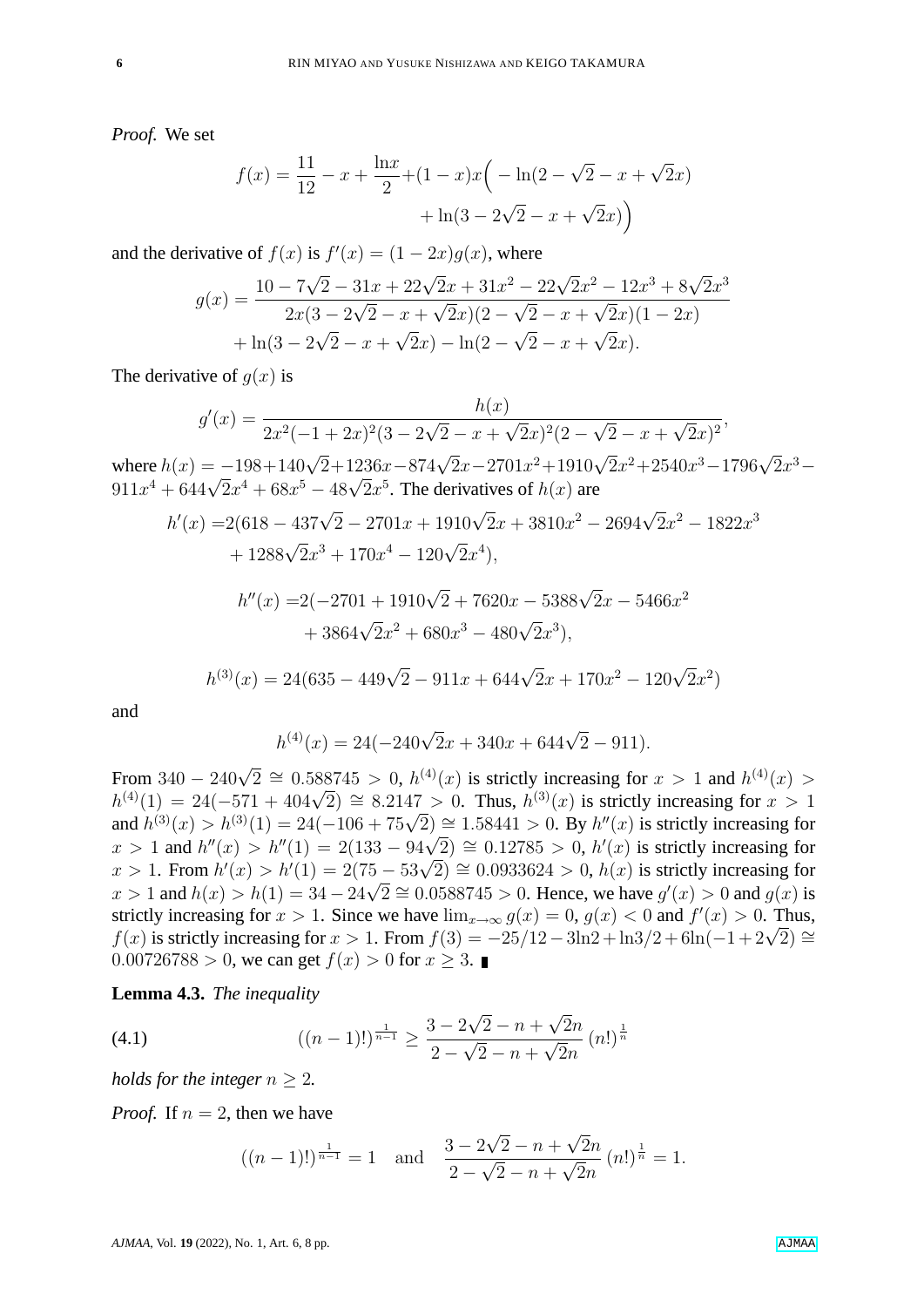Hence, we consider the case of  $n \geq 3$ . The inequality [\(4.1\)](#page-5-0) is equivalent to the following inequality.

$$
\frac{\ln((n-1)!)}{n(n-1)} - \frac{\ln n}{n} - \ln(3 - 2\sqrt{2} - n + \sqrt{2}n) + \ln(2 - \sqrt{2} - n + \sqrt{2}n) \ge 0.
$$

From Lemma [4.1,](#page-4-0) it is suffices to show that

$$
\frac{\frac{11}{12} - n + (n - \frac{1}{2})\ln n}{n(n-1)} - \frac{\ln n}{n} - \ln(3 - 2\sqrt{2} - n + \sqrt{2}n) + \ln(2 - \sqrt{2} - n + \sqrt{2}n)
$$

$$
= \frac{1}{n(n-1)} \left( \frac{11}{12} - n + \frac{\ln n}{2} + (1 - n)n \left( -\ln(2 - \sqrt{2} - n + \sqrt{2}n) + \ln(3 - 2\sqrt{2} - n + \sqrt{2}n) \right) \right)
$$

for  $n \geq 3$ . By Lemma [4.2,](#page-4-1) we can prove the inequality [\(4.1\)](#page-5-0).

*Proof of Theorem [1.5.](#page-1-7)* From  $A_n = (n+1)/2$  and  $G_n = (n!)^{\frac{1}{n}}$ , the inequality [\(1.4\)](#page-2-3) is equivalent to

$$
n((n-1)!)^{\frac{1}{n-1}}-(n-1)(n!)^{\frac{1}{n}}>\frac{1}{2}.
$$

By Lemmas [4.1](#page-4-0) and [4.3,](#page-5-1) we have

$$
n((n-1)!)^{\frac{1}{n-1}} - (n-1)(n!)^{\frac{1}{n}} \ge \frac{(2-\sqrt{2})(n!)^{\frac{1}{n}}}{2-\sqrt{2}-n+\sqrt{2}n} > \frac{(2-\sqrt{2})(e^{\frac{11}{12}-n}n^{n+\frac{1}{2}})^{\frac{1}{n}}}{2-\sqrt{2}-n+\sqrt{2}n}.
$$

Hence, it is suffices to show that

$$
\frac{(2-\sqrt{2})(e^{\frac{11}{12}-n}n^{n+\frac{1}{2}})^{\frac{1}{n}}}{2-\sqrt{2}-n+\sqrt{2}n} > \frac{1}{2},
$$

so, we may show that

$$
n\ln 2 + n\ln(2 - \sqrt{2}) + \frac{11}{12} - n + \left(\frac{1}{2} + n\right)\ln n - n\ln(2 - \sqrt{2} - n + \sqrt{2}n) > 0
$$

for the integer  $n \geq 2$ . We set

$$
f(x) = x\ln 2 + x\ln(2 - \sqrt{2}) + \frac{11}{12} - x + \left(\frac{1}{2} + x\right)\ln x - x\ln(2 - \sqrt{2} - x + \sqrt{2}x)
$$

for the real number  $x \geq 2$ . The derivatives of  $f'(x)$  are

$$
f'(x) = \frac{2 - \sqrt{2} - x + \sqrt{2}x + 2x^2 - 2\sqrt{2}x^2}{2x(2 - \sqrt{2} - x + \sqrt{2}x)} + \ln 2 + \ln(2 - \sqrt{2}) + \ln x - \ln(2 - \sqrt{2} - x + \sqrt{2}x)
$$

and

$$
f''(x) = \frac{-6 + 4\sqrt{2} + 20x - 14\sqrt{2}x - 3x^2 + 2\sqrt{2}x^2}{2x^2(2 - \sqrt{2} - x + \sqrt{2}x)^2}
$$